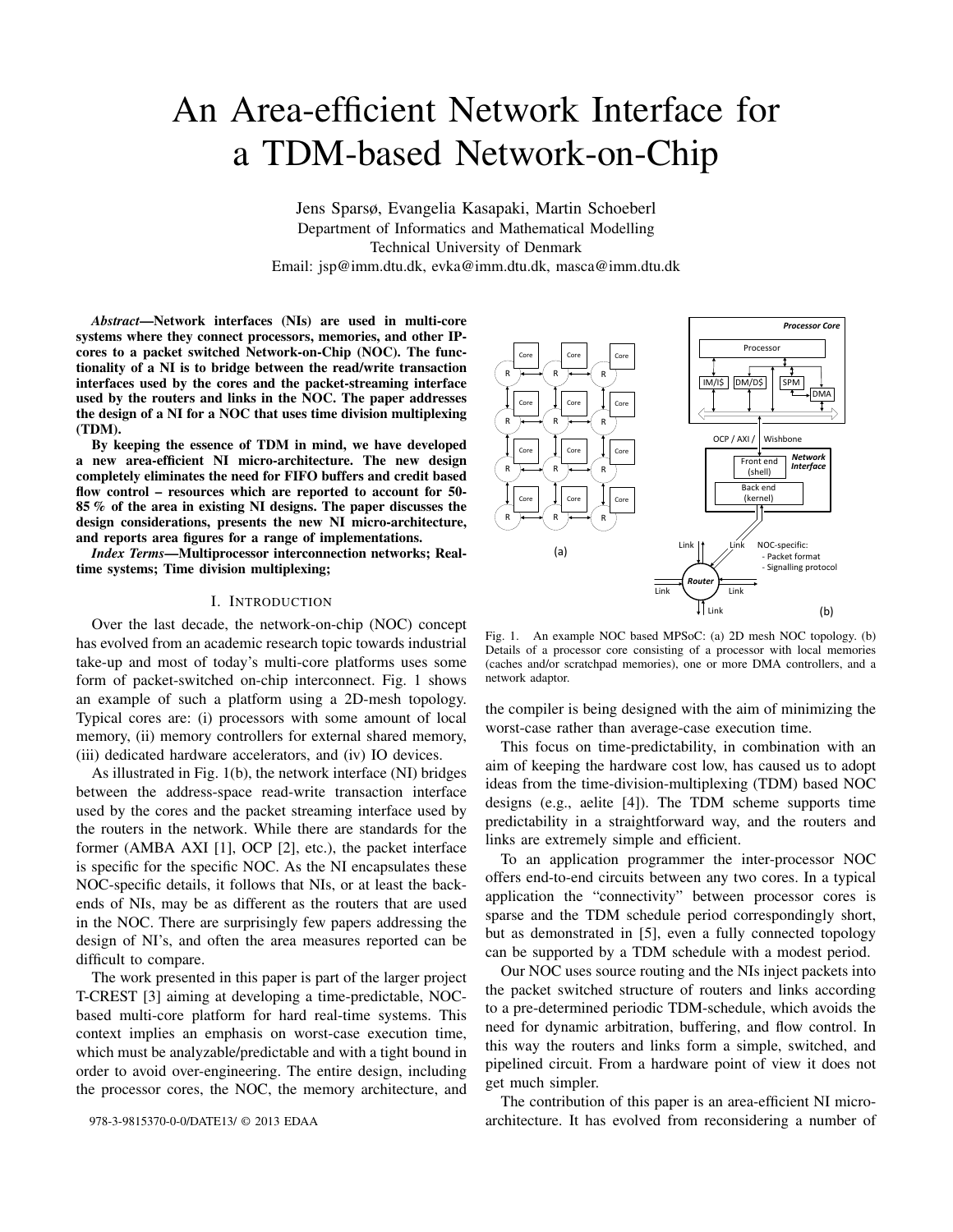issues including the interface between a processor core and the NI, the clock-domain crossings, and the way DMA controllers are used to implement end-to-end transfer of data between processor cores. The key idea underlying the new NI microarchitecture is to apply TDM-based scheduling from end-toend. This means that reading from a source memory, traversing the source NI, traversing the packet switched NOC (routers and links), traversing the destination NI, and writing into the destination memory is based on a global, static TDM schedule. With this end-to-end TDM-schedule we benefit from the very essence of TDM-based multiplexing that avoids buffering, flow-control, and dynamic arbitration. A key element of the new NI is that DMA controllers, which are normally part of the processor cores, are moved into the NI, and are implemented with an efficient table structure.

The paper is organized as follows. Sec. II presents related work. Sec. III presents our new NI architecture and the underlying observations and ideas. Sec. IV presents results on area and speed for a prototype implemented in FPGA technology and in a 90 nm CMOS standard-cell library. Finally, Sec. V concludes the paper.

# II. RELATED WORK

The fact that a NOC is a shared communication medium comprising independently arbitrated resources (routers or links) severely complicates timing analysis. In order to give guarantees on bandwidth and/or latency some form of endto-end connections are needed. Solutions to this include nonblocking routers with rate control (e.g., Mango [6]), and circuit switching (e.g., SoCBUS [7]), possibly with time division multiplexing (TDM), (e.g., Æthereal [8], [4]).

Details of a NI for the Spidergon NOC developed by ST Microelectronics are reported in [9], and the paper compares against a number of other NI designs. The area measures reported in [9] for typical size NIs range from 7 to 50 kgates. In [10] the area of a typical NI instance for the original Æthereal NOC, which supports both GS and BE traffic, is reported to be  $0.25 \text{ mm}^2$  in a  $0.130 \mu \text{m}$  CMOS technology. In [9] this is quoted as 21 kgates.

A specific aelite NOC instance has been designed for a TVset platform, and a discussion of its implementation cost is provided in [11, Sect. 8.1]. The NOC has 53 physical ports and supports 45 connections (bi-directional channels) among the 11 cores that it connects. The NOC comprises 6 routers, 11 NIs and 54 shells. In a 90 nm CMOS technology the entire NOC occupies a cell area of  $5.5 \text{ mm}^2$ . Buffers in the NIs related to the channel endpoints totals 24 KB and account for 4.7 mm<sup>2</sup> (85 %). This figure assumes a flip-flop based buffer design. Based on the figures reported in [11] we calculate the average area of one of the 11 NIs to be  $0.49 \text{ mm}^2$  when using flip-flop based FIFOs, 0.22 mm<sup>2</sup> when using SRAM based FIFOs, and  $0.13$  mm<sup>2</sup> when using custom FIFOs.

An interesting perspective on the above area measures is to compare against the size of a synthesizable 32-bit processor. In a 90 nm technology the size of a mips32-m14kc processor is

 $0.2$ - $0.5$  mm<sup>2</sup> [12]. This includes the CPU itself, the system coprocessor, a memory management unit, a translation look-aside buffer, a multiply-divide unit, 8 KB I-cache and 8 KB D-cache. These figures span the same range as the above mentioned NI designs. It is interesting to observe that the existing literature seem not to question the size of the published NI-designs.

## III. THE TDM-BASED NETWORK INTERFACE

Fig. 1(b) shows a processor with some private memory (caches and explicitly managed scratchpad memories (SPM)) and a DMA controller. In our T-CREST platform, as well as in the CoMPSoC platform [13], the DMA controllers are intended to implement background DMA-driven block transfers from the local SPM and into the SPM of a remote processor. This implements message passing. Our new NI micro-architecture, Fig. 2, pulls the DMA controllers into the NI and integrates them with the TDM scheduling mechanism.

# *A. Baseline Observations*

The very essence of time-division-multiplexing is that it avoids buffering, flow-control, and dynamic arbitration. Ideally this implies that it should be possible to transfer data all the way from the SPM of one processor core into the SPM of another processor core without any buffering, flow control, and dynamic arbitration.

The routers in the aelite NOC enjoy this simplicity, but the NIs in aelite does not, and we are not aware of any NI design that actually enjoys this simplicity. The essence of the problem is the following: Conceptually data is communicated over an end-to-end virtual circuit. In reality this involves a number of hops, not just from router to router, but also inside the NIs due to the layered implementation of these. Timing uncertainties between a source and a sink involved in a hop anywhere along the connection may compromise the inherent simplicity of the TDM approach, and result in a need to introduce buffering and flow control. Our new NI design avoids these problems.

An application may want to concurrently send messages to several other processors. In a TDM-based NOC all communication channels are assigned some slots in the TDM schedule and DMA transfers have to be interleaved correspondingly. This calls for one DMA controller per outgoing channel.

On the other hand, the NI can only inject one packet at a time into the NOC and consequently only one DMA controller can be active at a time. This allows time-slicing a single DMA and sharing the resources for a number of *logical* DMAs. This enables a DMA controller design using a single memory structure that stores the address pointers, the word counts, and the status and control registers for all the DMA controllers.

## *B. Micro-Architecture of the TDM-based NI*

Our key ideas are to use the already dual-ported communication memories (SPMs) for clock domain crossing (as in [14]), and to move the DMA controllers from the processor cores into the NIs. This avoids the need for buffering and flow control, it allows the DMA controllers to directly deliver the payload data to outgoing packets in accordance with the TDM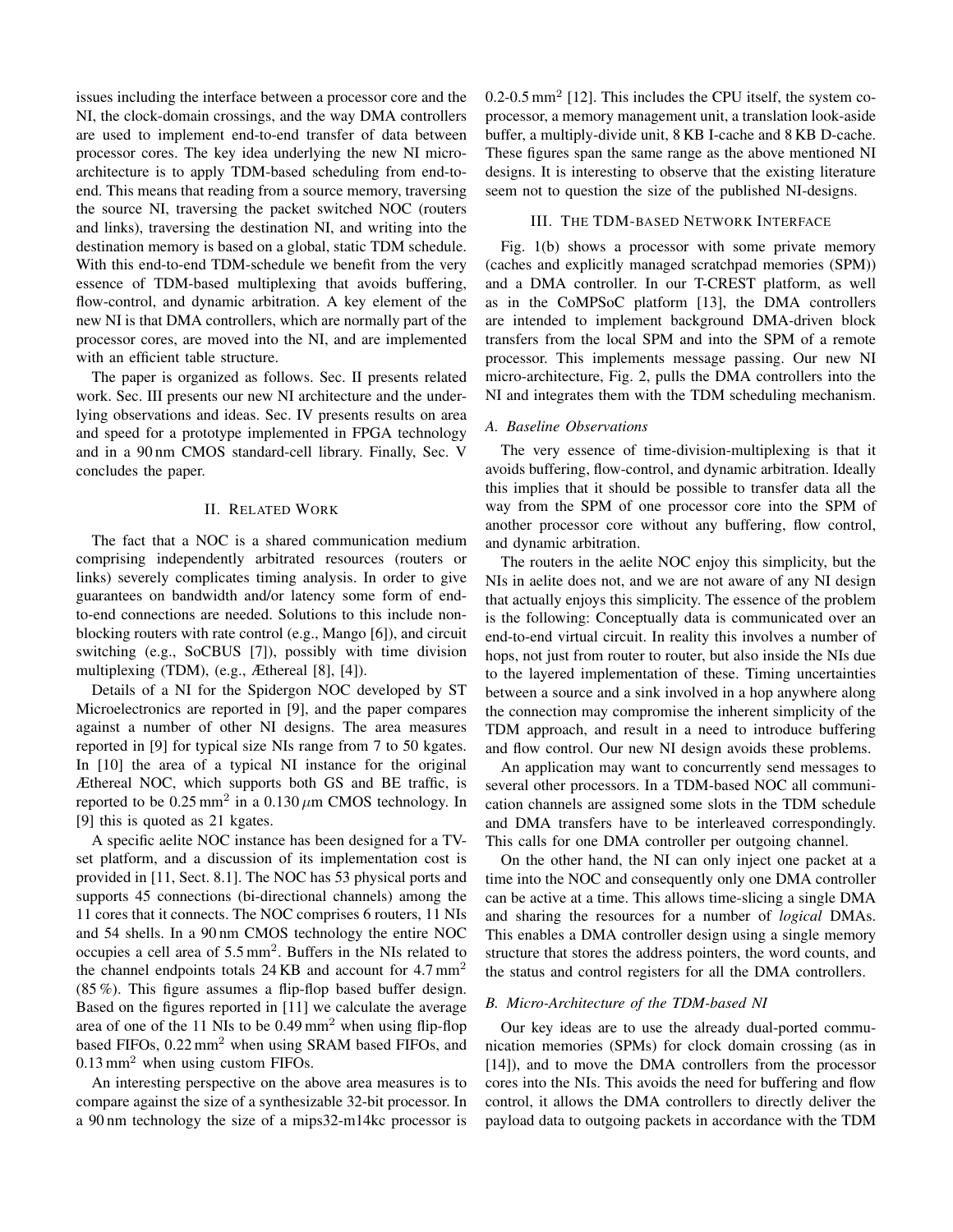

Fig. 2. Block diagram showing the micro-architecture of the new network interface. The design merges the DMA-controllers and the TDM scheduling such that end-to-end data transfer is controlled by the same global TDMschedule.

schedule, and it opens for a very interesting and efficient tablebased implementation of the DMA controllers. This novel micro-architecture, shown in Fig. 2, is the key contribution of the paper.

64 | 8 || 340 | 164 || 378 | 579 | 256

64 | 351 | 164 | 34 | 3 | 4544

The key elements of the micro-architecture are the *slot counter*, the *slot table*, and the *DMA table*. The slot counter is reset and incremented in all NIs using the same (mesochronous) clock and the slot counter defines the slots in the TDM schedule period. A slot corresponds to the time it takes to transmit a packet into the NOC, and consequently the number of clock cycles in a slot is identical to the number of flits in a packet.

The slot counter indexes a *slot table* whose entries consist of a valid bit and an index into the DMA table. The valid bit indicates whether or not a packet is to be sent in the corresponding time slot. The interfaces denoted "M" and "S" are master and slave ports supporting point-to-point read/write transactions. An entry in the DMA table holds all the registers that are found in a normal DMA controller: some control bits (start and done), a read pointer, a write pointer, and a word count. In addition to this, an entry also holds the route to be used when a packet is sent across the NOC. The reason to split between a slot table and a DMA table is to be able to assign more than one slot in a TDM schedule period to a connection and reserve different amounts of bandwidth for different end-to-end circuits.

A variation of the architecture involves storing the route information in the slot table. This would allow a connection that has been allocated several slots in the TDM period to use different routes in the different slots. Another variation merges the slot table and the DMA table into a single table. This may allow a more efficient hardware implementation, and it is possible if no connection is assigned more than one slot within the TDM period.

Finally we mention that the aelite-based CoMPSoC platform uses one communication memory per connection, while our architecture needs only a single communication memory shared by all connections in and out of the processor core. This is due to the interleaved access resulting from the TDM scheme. Consequently, the new NI micro-architecture may lead to substantial area reductions on the processor cores as well.

# *C. Support of a GALS Organization*

Our aim is a GALS-style design allowing independently clocked processor cores. For the transfer of data between the processor and the NI the dual ported SPM provides clock domain crossing for free. Access to the DMA table crosses the clock domain boundary and a few cycles latency is added to read transactions. As setting up DMA transfers is likely to be rare events, compared to DMA initiated read or write transactions, this is a small overhead.